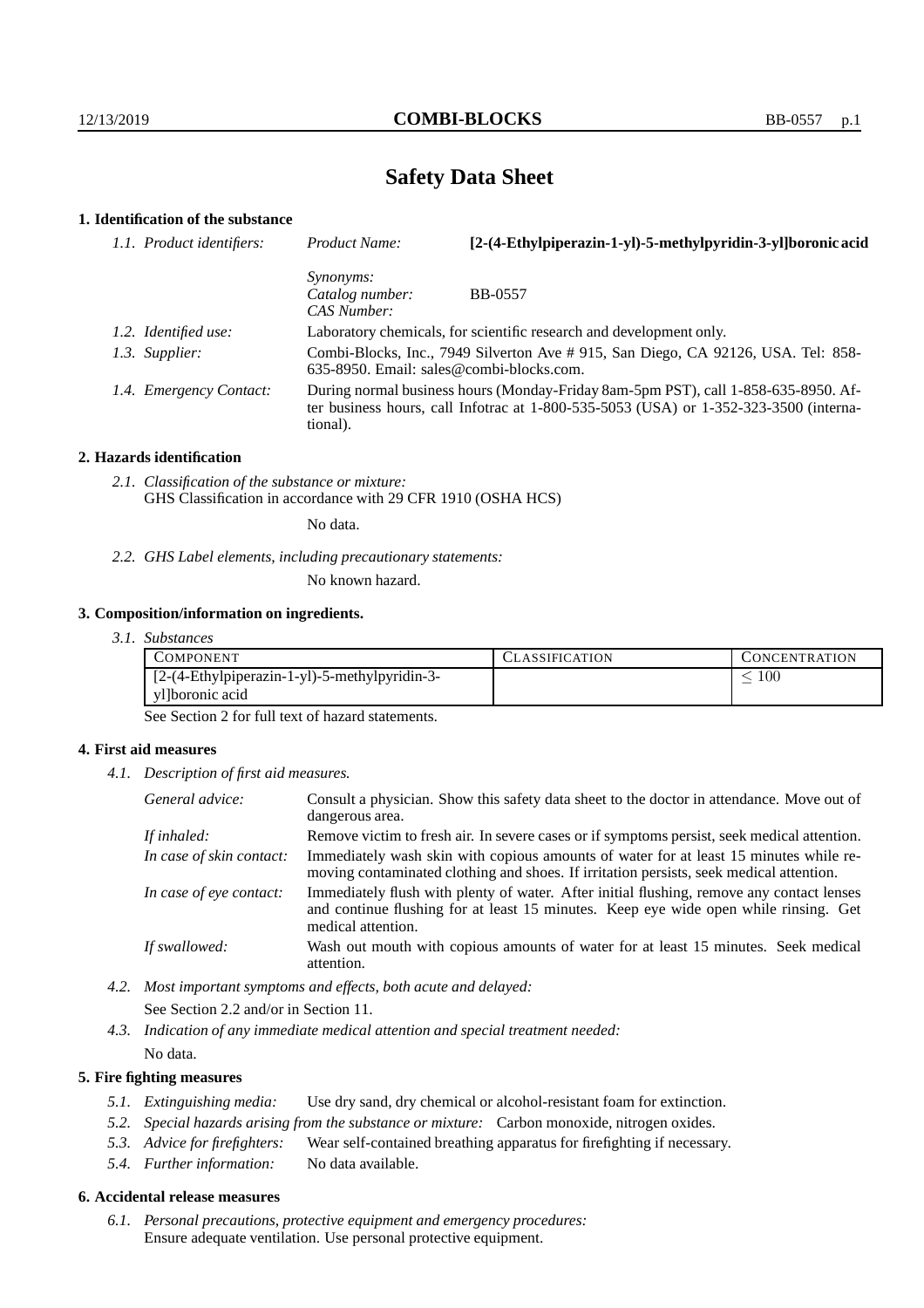|  | 6.2. Environmental precautions:                                                                                                                                                        |                                                                                                                                                                                                                                                                    |  |
|--|----------------------------------------------------------------------------------------------------------------------------------------------------------------------------------------|--------------------------------------------------------------------------------------------------------------------------------------------------------------------------------------------------------------------------------------------------------------------|--|
|  |                                                                                                                                                                                        | Should not be released into the environment. See Section 12 for additional ecological information.                                                                                                                                                                 |  |
|  |                                                                                                                                                                                        | 6.3. Methods and materials for containment and cleaning up:                                                                                                                                                                                                        |  |
|  | Sweep up or vacuum up spillage and collect in suitable container for disposal.                                                                                                         |                                                                                                                                                                                                                                                                    |  |
|  | 6.4. Reference to other sections:                                                                                                                                                      |                                                                                                                                                                                                                                                                    |  |
|  | Refer to protective measures listed in Sections 8 and 13.                                                                                                                              |                                                                                                                                                                                                                                                                    |  |
|  | 7. Handling and storage                                                                                                                                                                |                                                                                                                                                                                                                                                                    |  |
|  |                                                                                                                                                                                        | 7.1. Precautions for safe handling: Avoid contact with skin and eyes. Avoid inhalation of vapour or mist. Keep away<br>from sources of ignition - No smoking. Take measures to prevent the build up of electro-<br>static charge. For precautions see section 2.2. |  |
|  |                                                                                                                                                                                        | 7.2. Conditions for safe storage, including any incompatibilities: Store refrigerated. Keep container tightly closed in<br>a dry and well-ventilated place. Containers which are opened must be carefully resealed<br>and kept upright to prevent leakage.         |  |
|  | 7.3. Specific end use(s):                                                                                                                                                              | Laboratory chemicals, for scientific research and development only.                                                                                                                                                                                                |  |
|  | 8. Exposure Controls / Personal protection                                                                                                                                             |                                                                                                                                                                                                                                                                    |  |
|  | 8.1. Control parameters:                                                                                                                                                               |                                                                                                                                                                                                                                                                    |  |
|  | Components with workplace control parameters: Contains no substances with occupational exposure limit values.                                                                          |                                                                                                                                                                                                                                                                    |  |
|  | 8.2. Exposure controls:                                                                                                                                                                |                                                                                                                                                                                                                                                                    |  |
|  | Appropriate engineering controls: Ensure that eyewash stations and safety showers are close to the workstation<br>location. Ensure adequate ventilation, especially in confined areas. |                                                                                                                                                                                                                                                                    |  |
|  | Personal protective equipment:                                                                                                                                                         |                                                                                                                                                                                                                                                                    |  |
|  | Eye/face protection:                                                                                                                                                                   | Wear appropriate protective eyeglasses or chemical safety goggles as described by OSHA's<br>eye and face protection regulations in 29 CFR 1910.133 or European Standard EN166.                                                                                     |  |
|  | Skin protection:                                                                                                                                                                       | Handle with gloves. Gloves must be inspected prior to use. Use proper glove removal<br>technique (without touching glove's outer surface) to avoid skin contact with this product.                                                                                 |  |

| Eye/face protection:               | Wear appropriate protective eyeglasses or chemical safety goggles as described by OSHA's<br>eye and face protection regulations in 29 CFR 1910.133 or European Standard EN166.                                                                                                                                         |
|------------------------------------|------------------------------------------------------------------------------------------------------------------------------------------------------------------------------------------------------------------------------------------------------------------------------------------------------------------------|
| Skin protection:                   | Handle with gloves. Gloves must be inspected prior to use. Use proper glove removal<br>technique (without touching glove's outer surface) to avoid skin contact with this product.<br>Dispose of contaminated gloves after use in accordance with applicable laws and good<br>laboratory practices. Wash and dry hands |
| <b>Body Protection:</b>            | Complete suit protecting against chemicals, Flame retardant antistatic protective clothing.,<br>The type of protective equipment must be selected according to the concentration and<br>amount of the dangerous substance at the specific workplace.                                                                   |
| Respiratory protection:            |                                                                                                                                                                                                                                                                                                                        |
| Control of environmental exposure: | Prevent further leakage or spillage if safe to do so. Do not let product enter<br>drains.                                                                                                                                                                                                                              |

# **9. Physical and chemical properties**

*9.1. Information on basic physical and chemical properties*

| (a)                | Appearance:                                   | No data  |
|--------------------|-----------------------------------------------|----------|
| (b)                | Odour:                                        | No data  |
| (c)                | Odour Threshold:                              | No data  |
| (d)                | pH:                                           | No data  |
| (e)                | Melting point/freezing point:                 | No date. |
| (f)                | Initial boiling point and boiling range:      | No data  |
| (g)                | Flash point:                                  | No data  |
| (h)                | Evaporatoin rate:                             | No data  |
| (i)                | Flammability (solid, gas):                    | No data  |
| (i)                | Upper/lower flammability or explosive limits: | No data  |
| $\rm(k)$           | Vapour pressure:                              | No data  |
| (1)                | Vapour density:                               | No data  |
| (m)                | Relative density:                             | No data  |
| (n)                | Water solubility:                             | No data  |
| $\left( 0 \right)$ | Partition coefficient: n-octanol/water:       | No data  |
| (p)                | Auto-ignition:                                | No data  |
| (q)                | Decomposition temperature:                    | No data  |
| (r)                | Viscosity:                                    | No data  |
| (s)                | Explosive properties:                         | No data  |
| (t)                | Oxidizing properties:                         | No data  |